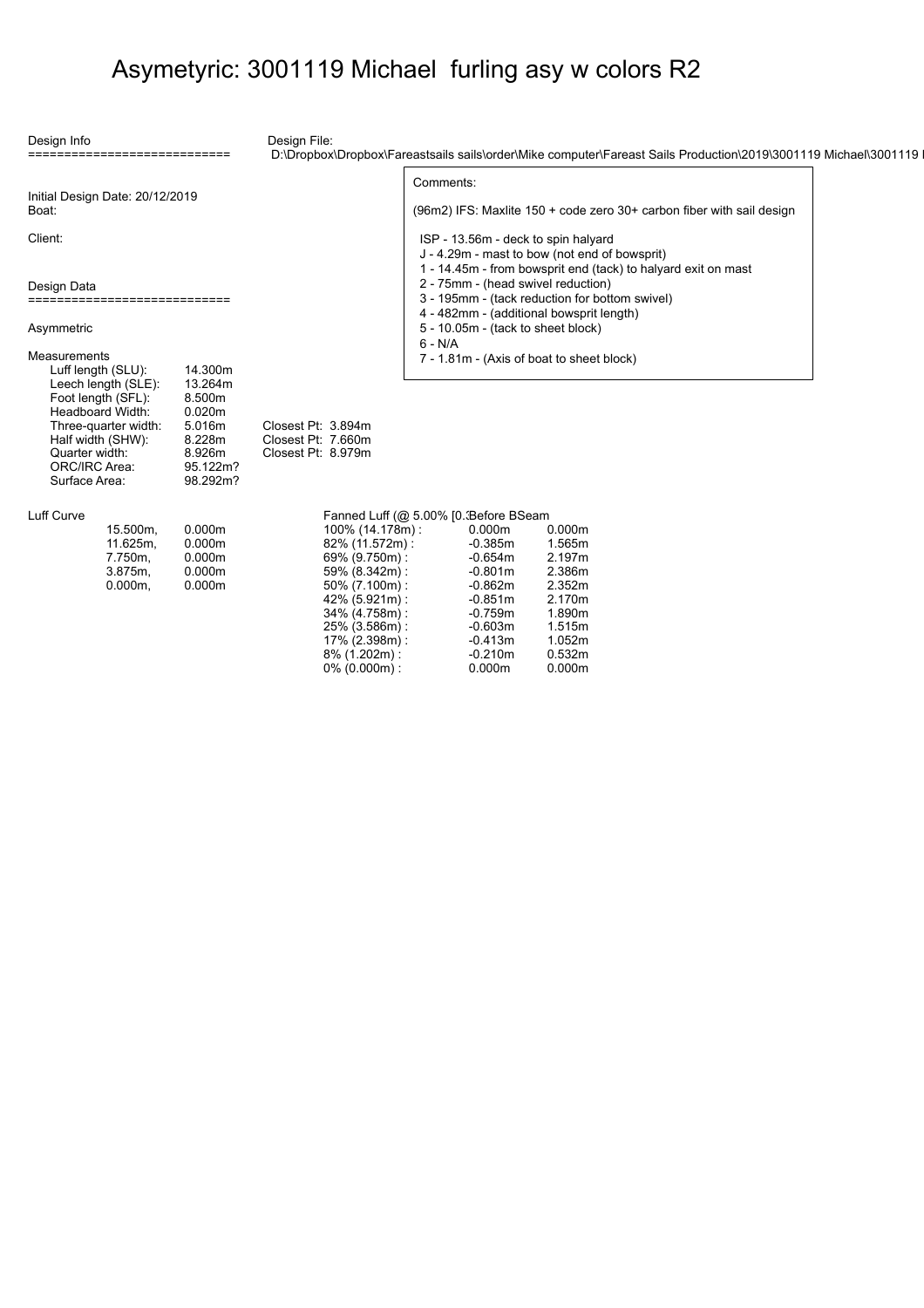## Asymetyric: 3001119 Michael furling asy w colors R2

| Seam Allowances                                                                       |                                                                             |                                                                                                                                       |                                                                             |  |  |  |  |  |  |
|---------------------------------------------------------------------------------------|-----------------------------------------------------------------------------|---------------------------------------------------------------------------------------------------------------------------------------|-----------------------------------------------------------------------------|--|--|--|--|--|--|
| Zone: 1/a<br>Zone: 1/b<br>Zone: 2/a<br>Zone: 2/b<br>Zone: 3/a<br>Zone: 3/b<br>Zone: 4 | Split<br>0.025m<br>0.025m<br>0.025m<br>0.025m<br>0.025m<br>0.025m<br>0.025m | Radial<br>0.016m<br>0.016m<br>0.016m<br>0.016m<br>0.016m<br>0.016m<br>0.016m                                                          | Cross<br>0.025m<br>0.025m<br>0.025m<br>0.025m<br>0.025m<br>0.025m<br>0.025m |  |  |  |  |  |  |
| <b>Edge Excesses</b>                                                                  |                                                                             |                                                                                                                                       |                                                                             |  |  |  |  |  |  |
| Sail:                                                                                 | Luff<br>0.000m                                                              | Leech<br>0.000m                                                                                                                       | Foot<br>0.000m                                                              |  |  |  |  |  |  |
| Total Seam Lengths (m)                                                                |                                                                             |                                                                                                                                       |                                                                             |  |  |  |  |  |  |
| Horizontal<br>Radial/Vertical<br><b>Bi-Radial Split</b>                               |                                                                             | 24.84<br>245.88<br>9.96                                                                                                               |                                                                             |  |  |  |  |  |  |
| Materials                                                                             |                                                                             |                                                                                                                                       |                                                                             |  |  |  |  |  |  |
| Material                                                                              | Area (m?                                                                    | Panels                                                                                                                                |                                                                             |  |  |  |  |  |  |
| Blue                                                                                  | 32.64                                                                       | 2\1,2\2,2\3,2\4,2\5<br>2\6,2\7,2\8,3\1,3\2<br>3\3.3\4.3\5.3\6.3\7<br>4\1,4\2,4\3,4\4,4\5<br>$4\sqrt{6}$                               |                                                                             |  |  |  |  |  |  |
| Red                                                                                   | 37.47                                                                       | 1\1,1\2,1\5,1\6,1\9<br>1\10,1\13,1\14,1b\1,1b\2<br>1b\5.1b\6.1b\9.1b\10.1b\13<br>1b\14,2b\3,2b\4,2b\7,2b\8<br>3b\2,3b\3,3b\6,3b\7,4\7 |                                                                             |  |  |  |  |  |  |
| <b>White</b>                                                                          | 28.38                                                                       | 4\8,4\11,4\12<br>1\3,1\4,1\7,1\8,1\11<br>1\12,1b\3,1b\4,1b\7,1b\8<br>2b\6,3b\1,3b\4,3b\5,4\9<br>$4\backslash 10$                      | 1b\11,1b\12,2b\1,2b\2,2b\5                                                  |  |  |  |  |  |  |